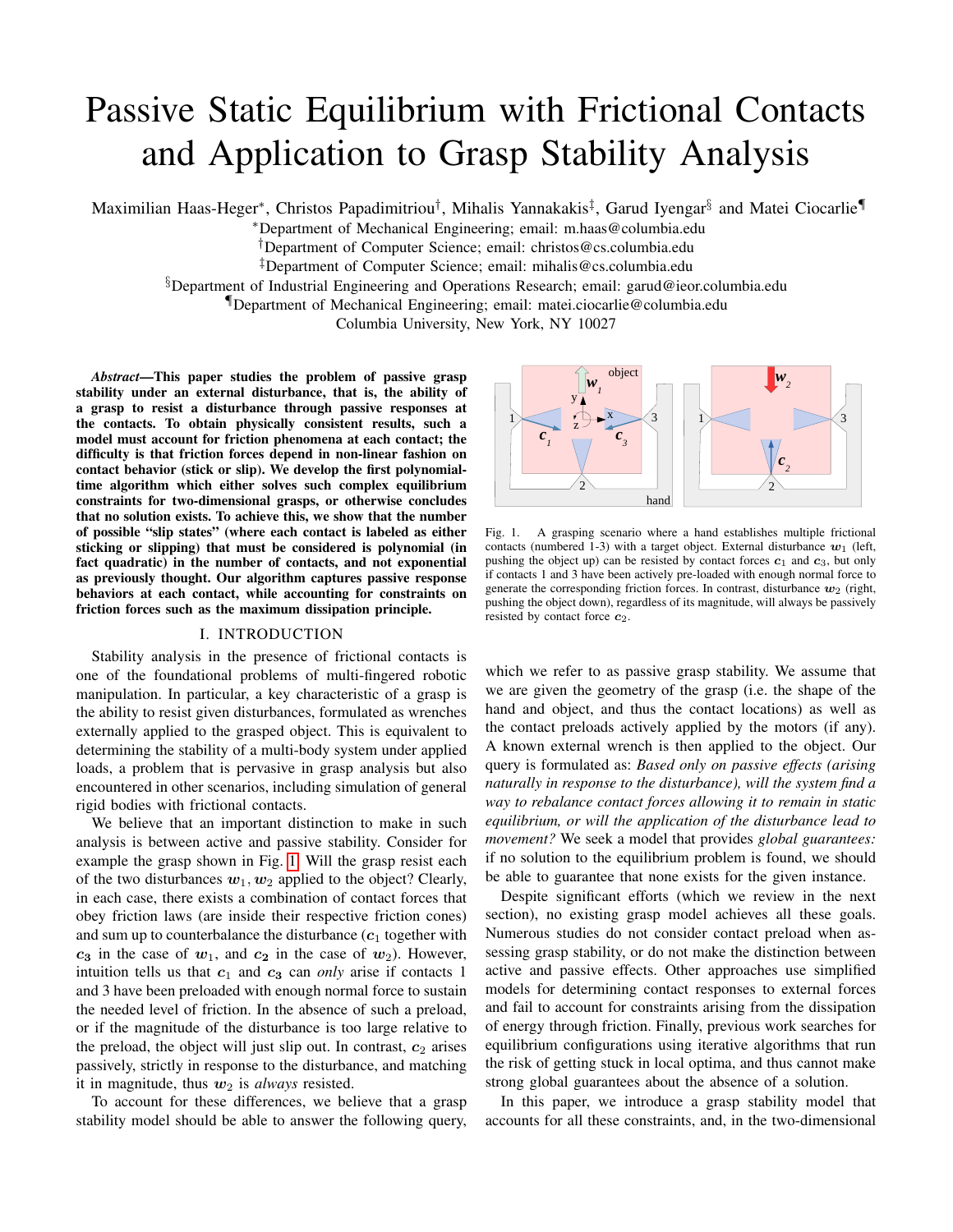case, allows for an efficient (polynomial time) algorithm to answer the passive stability query. We use more realistic friction constraints, where frictional forces are not linearly related to the externally applied wrench, and obey the maximum dissipation principle. Our main contributions are as follows:

- For two-dimensional grasps, we show that the total number of possible "slip states" for the system (where each contact is labeled as sticking or slipping, and the direction of slip is also determined) that must be considered under rigid body constraints is polynomial — in fact, quadratic — in the number of contacts.
- We use this result to derive the first polynomial-time algorithm that can provably determine if a solution exists to the passive equilibrium problem for a multi-contact grasp under an externally applied wrench, using friction constraints that obey the maximum dissipation principle.

The ability to make strong guarantees about the existence of equilibrium is one of the most attractive features of analytical models as compared to data-driven approaches. Previous methods either sacrifice this ability (e.g. by introducing iterative algorithms that are not guaranteed to converge), or simplify the constraints such that results can be physically inconsistent. We attempt to avoid such a trade off here, while preserving the ability to solve the equilibrium query efficiently.

## II. RELATED WORK

One class of trivially stable robotic grasps consists of form-closure grasps, which completely immobilize the grasped object. As the object is completely kinematically constrained, it will be stable in the face of arbitrary applied wrenches even in the absence of friction. Checking if a grasp has form closure can be done by solving a linear program [\[9\]](#page-8-0). However, form closure grasps require a large number of contacts (at least 7 in the three dimensional case [\[15\]](#page-8-1),[\[10\]](#page-8-2)) and are not generally achievable with most robotic hands. Hence, grasps that do not exhibit form closure are of primary interest to this investigation. As was described in the Introduction, the existence of a solution to the equilibrium equations alone is not a sufficient condition for stability. Neglecting the mechanisms by which contact wrenches arise leads to false positives in cases where solutions exist, but do not arise in practice.

For a given robotic grasp, Pang et al. [\[12\]](#page-8-3) group applied external wrenches into three classes:

- Weakly Stable Loads: a solution to the equilibrium equations exists for given friction coefficients at the contacts. This can be tested for by solving a linear program.
- Strongly Stable Loads: A subset of Weakly Stable Loads, the applied load leads to zero workpiece acceleration for given friction coefficients. This is equivalent to nonpositive virtual work for every virtual motion that satisfies the kinematic constraints of the grasp.
- Frictionless Stable Loads: A small subset of the Strongly Stable Loads. Pang et al. show that if a load is weakly or strongly stable in the frictionless case, it is also strongly stable for all positive friction coefficients. Membership can be tested for by solving a linear program.

An algorithm very commonly used in practice to determine the total space of possible resultant wrenches as long as each individual contact force obeys (linearized) friction constraints was introduced by Ferrari and Canny [\[6\]](#page-8-4). They call this space the Grasp Wrench Space (GWS), which can also be used to test a grasp for force closure. This geometric method is an example of an algorithm we can use to determine the weakly stable loads as described above. It is an example of a method for stability analysis that does not account for the distinction between active and passive wrench reaction and the necessity of a preload in a grasp to withstand certain applied wrenches. In general - when trying to determine the stability of a grasp an enumeration of the first class of applied loads is of limited use due to the possibility of false positives.

The final class of loads as defined by Pang and summarized above is overly conservative, as friction is a powerful tool to achieve stable grasps. The grasp in Fig. [1](#page-0-0) for example is unstable in the frictionless case. The second class of loads is most useful for grasp stability analysis. Given a load known to be in the first class, in order to test for membership in the second we need to develop an algorithm that tests if the physically correct solution (i.e. the one that would arise in reality) lies in the space of solutions to the equilibrium equations; we need to develop further constraints that discriminate if a solution to the equilibrium equations is physically correct.

One approach to this problem is to resolve the statical indeterminacy by introduction of compliance. This reduces the solution space to at most a single solution, which is deemed to be the physically correct one. Of course, the physical correctness depends on the correctness of the assumptions made in resolving the statical indeterminacy. In his works [\[1\]](#page-8-5)[\[2\]](#page-8-6)[\[3\]](#page-8-7) Bicchi assumes a linear compliance matrix (see also [\[4\]](#page-8-8)), which is also a potential limitation, as it assumes a linear stiffness of the contacts. Friction forces, however, are non linear with respect to the relative sliding motion at the contacts.

Prattichizzo et al. [\[14\]](#page-8-9) built on the previous work by Bicchi and developed tools for grasp force optimization that specifically take into account the kinematics of the hand. They also improve on the linear friction model used by Bicchi in order to alleviate some limitations of the linear model we will discuss in the next section. The complexity of their algorithm is exponential in the number if contacts and may hence be infeasible to deploy. Furthermore, its stability prediction is somewhat conservative, as we will show later in this paper.

#### III. PASSIVE EQUILIBRIUM FORMULATION

This section introduces the general framework of our problem. Consider a grasp that consist of  $m$  contacts. Each contact is defined by a location on the surface of the object and a normal direction (determined by the local geometry of the bodies in contact). For any contact-specific vector (such as contact force or relative contact motion), we will use subscript  $n$  to denote the component lying in the normal, and subscript  $t$ to denote the component lying in the tangent direction. We use the vector  $c \in \mathbb{R}^{2m}$  to denote contact forces, where  $c_i \in \mathbb{R}^2$  is the force at the i-th contact. Using the notation above,  $c_{i,n} \in \mathbb{R}$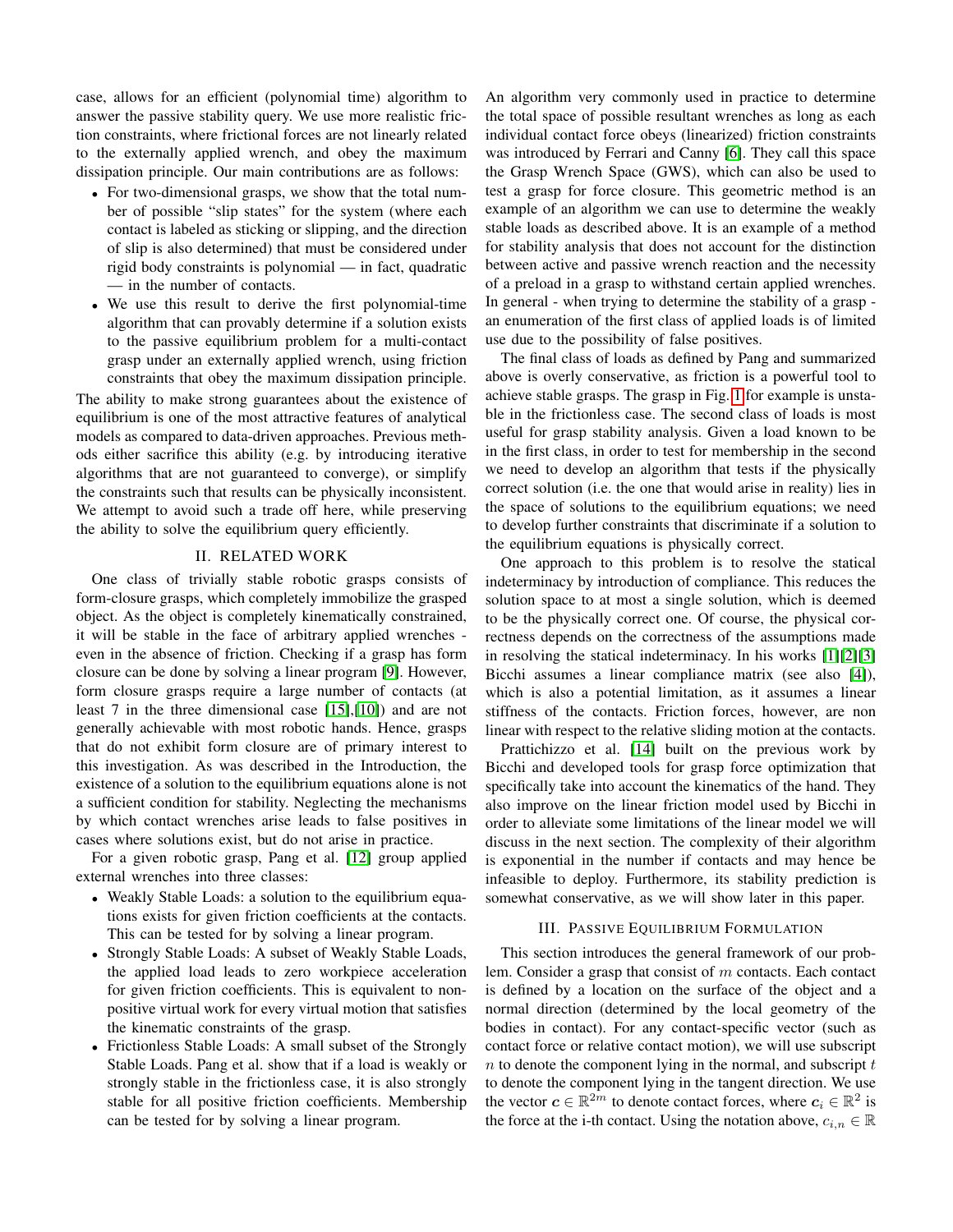

Fig. 2. Notation used the paper. At contact  $i, c_{i,n}$  denotes the magnitude of the normal component of the contact force while  $c_{i,t}$  denotes its tangential component. These are expressed in the contact reference frame, chosen such that one of axes aligns with the normal component, and the other axis with the tangential component.  $d$  denotes virtual object motion expressed in the object coordinate frame.

is the normal component of this force, and  $c_{i,t} \in \mathbb{R}$  is its tangential component, created via friction. We represent both as scalars, noting that we can always choose a convenient contact coordinate frame such that the normal direction lines up with one of the axes. Our notation is illustrated in Fig. [2.](#page-2-0) We now assume that the object is being disturbed by an externally applied wrench  $w \in \mathbb{R}^3$ . The first, and simplest, condition necessary for equilibrium is the existence of a vector of contact forces that satisfies equilibrium constraints and hence balances the externally applied wrench. Furthermore, contact forces have to satisfy unilaterality (only positive normal forces) and friction constraints. At each contact  $i$ , the magnitude of the friction force has to be less than or equal to the normal force scaled by the friction coefficient  $\mu$ :

$$
Gc = w \tag{1}
$$

$$
S_n c \ge 0 \tag{2}
$$

$$
-\mu c_{i,n} \le c_{i,t} \le \mu c_{i,n} \qquad i = 1, ..., m \qquad (3)
$$

where  $G \in \mathbb{R}^{3 \times 2m}$  is the grasp map matrix and  $S_n \in \mathbb{R}^{m \times 2m}$ is a selection matrix which selects only the normal components from the contact wrench vector. (In three dimensions, constraint [\(3\)](#page-2-1) becomes non-linear, but is still convex.)

This problem is, in general, statically indeterminate; if a solution exists, there are infinitely many solutions. More importantly, the existence of a solution does not necessarily mean that the grasp is in equilibrium under the given wrench. In the simple example of Fig. [1](#page-0-0) with the upwards disturbance (shown on the left) contact forces always exist that will satisfy [\(1\)](#page-2-2)-[\(3\)](#page-2-1), but, if the contacts have not been preloaded, these forces will not arise strictly in response to the disturbance. In other words, we are not yet capturing the passive response of the system to the disturbance. In order to capture the passive reaction of a grasp and resolve the indeterminacy, we start from the idea of using grasp compliance [\[4\]](#page-8-8). The key idea is to add constitutive equations that remove the indeterminacies. In particular, this is done by introducing virtual object movement and virtual springs at the contacts. Contact forces arise through virtual object motion loading the virtual springs. If there are springs for each component of the contact forces, the system becomes statically determinate: we can compute the linear stiffness of the grasp with respect to externally applied wrenches and hence contact forces that balance the disturbance. For now, we will neglect the compliance of the hand mechanism and

<span id="page-2-4"></span>

<span id="page-2-0"></span>Fig. 3. Linear relationship between friction and virtual object motion. Left: undisturbed system with 0 contact forces. Right: reaction to disturbance  $w$ . Downward virtual motion  $d$  loads the normal component of  $c_2$  and resists the disturbance, but also creates frictional components at contacts 1 and 3. Since  $c_1$  and  $c_3$  now violate friction constraints, we could erroneously conclude that the disturbance can not be resisted.

<span id="page-2-6"></span>

Fig. 4. Unconstrained friction forces (except for friction cone constraint). Left: undisturbed system with 0 contact forces (also showing object reference frame). Right: reaction to disturbance  $w$ . A virtual motion that is a combination of translation and rotation as shown can load the contacts enough to resist an arbitrary wrench, even in the absence of any preloads.

<span id="page-2-2"></span>will only concern ourselves with the stiffness of the contacts.

<span id="page-2-7"></span><span id="page-2-1"></span>We begin by introducing virtual springs at the contacts, but, unlike previous work [\[1\]](#page-8-5)[\[2\]](#page-8-6)[\[3\]](#page-8-7)[\[14\]](#page-8-9), these springs only affect forces in the normal direction. The deformation of those springs due to a virtual object motion  $d \in \mathbb{R}^3$  determines the normal forces at the contacts, supplying us with constitutive equations for those forces. We introduce matrix  $K$ , a stiffness matrix for the virtual springs along the contact normals.

<span id="page-2-3"></span>
$$
S_n c = K S_n G^T d \tag{4}
$$

Friction forces require additional consideration. In previous work [\[2\]](#page-8-6), these were also included in a linear relationship such as [\(4\)](#page-2-3). However, this approach has a major limitation: if such a linear relationship causes friction forces to leave the friction cone, we could erroneously conclude that the grasp is unstable. This is the case depicted in Fig. [3:](#page-2-4) using a linear friction constraint would lead us to conclude that equilibrium is not possible, where it is clear that stable equilibrium for this combination of grasp and applied wrench does indeed exist.<sup>[1](#page-2-5)</sup>

However, leaving friction forces constrained only by the friction cones described by [\(3\)](#page-2-1) also leads to results that are physically inconsistent. Consider the case depicted in Fig. [4.](#page-2-6) Here, the existence problem (are there contact forces such that constraints [\(1\)](#page-2-2)-[\(4\)](#page-2-3) are satisfied) always has a solution, irrespective of the magnitude of the applied wrench, or the

<span id="page-2-5"></span><sup>1</sup>Prattichizzo et al. alleviate this shortcoming with an exponential complexity algorithm that allows a contact to slip [\[14\]](#page-8-9). However, when using this approach, a slipping contact may not apply any friction force at all, and hence their algorithm is overly conservative, as we will discuss later.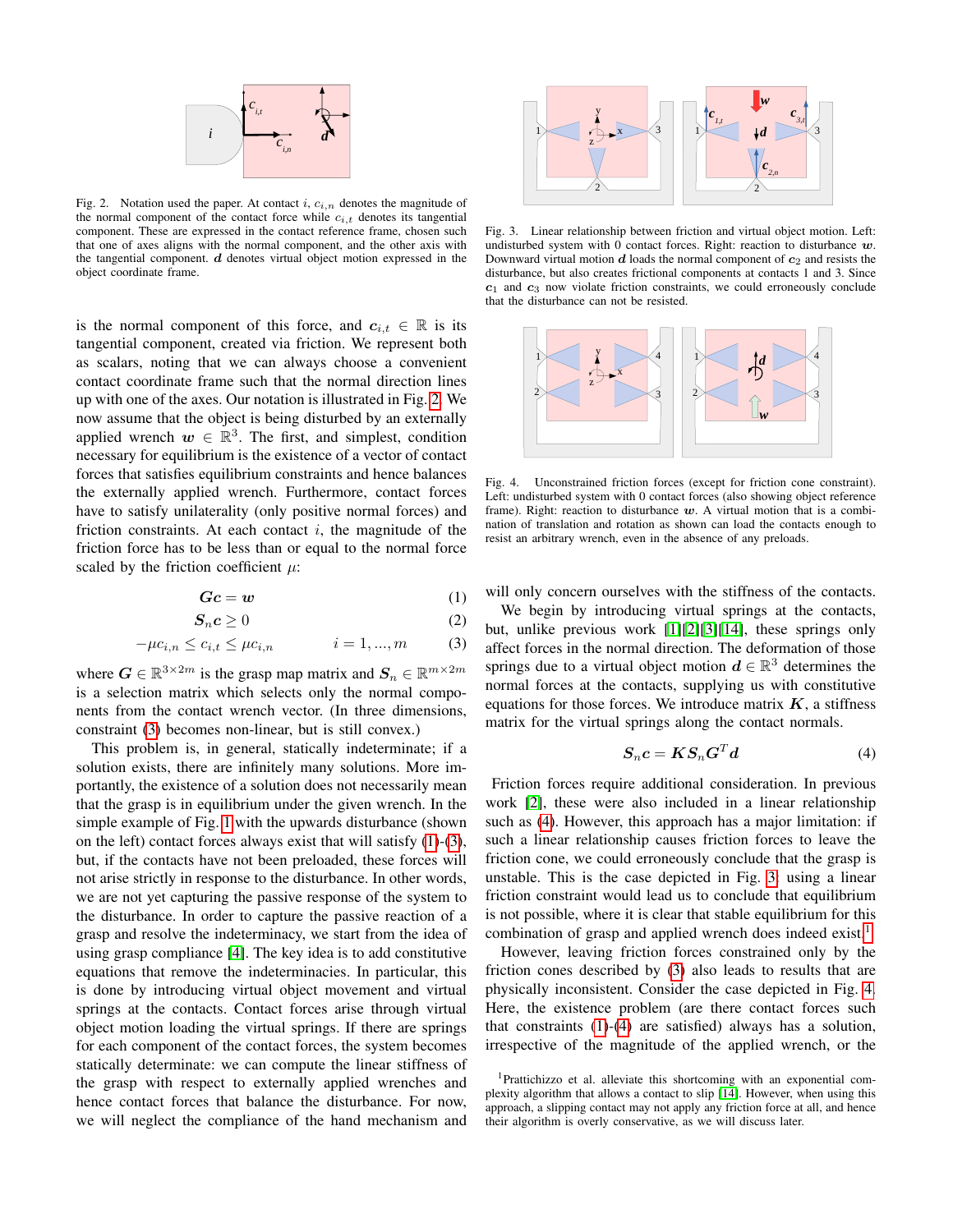contact preload. The solution consists of a virtual object rotation that "loads" the contacts, creating the normal forces (and thus the friction) needed to resist the disturbance. However, in the absence of any initial preload, we would expect system to be unstable in the presence of the shown wrench, and the object to slide out. The underlying reason for this behavior is that we have not yet accounted for energy constraints on our system. According to the Maximum Dissipation Principle [\[13\]](#page-8-10), at a contact that is slipping (virtual motion in the tangential direction is not zero) frictional force should dissipate as much energy as possible. This is achieved if friction opposes virtual motion, and lies on the edge of its friction cone. Thus, at a contact  $i$  that slips (and thus has relative tangential motion), the friction force can be expressed as the vector of relative motion multiplied by an unknown scalar  $\sigma_i$ , and constrained to lie on the edge of the friction cone:

$$
c_{i,t} = \sigma_i(\boldsymbol{G}^T \boldsymbol{d})_{i,t} \tag{5}
$$

$$
\sigma_i \leq 0 \tag{6}
$$

$$
|c_{i,t}| = \mu c_{i,n} \tag{7}
$$

for all *i* s.t. 
$$
(\mathbf{G}^T \mathbf{d})_{i,t} \neq 0
$$

For a contact that does not slip, the friction force is still only bound by [\(3\)](#page-2-1). We now also have a constitutive relation for frictional forces, and hence all the constraints we require to model a grasp. However, the formulation we have arrived at does not allow for an efficient solution method: we have to distinguish between the possible slip states of a contact in order to decide which constraints apply. With  $m$  contacts, considering only two (stick/slip) possible states for each contact still leaves us with a total of  $2^m$  possible combinations for our system.

In this light, our contributions are as follows. For twodimensional grasps, we will show that, given rigid body movement constraints, the *number of possible slip states for the system is in fact polynomial in the number of contacts*, even if also including the direction (positive or negative) of slip along a tangential axis. Then, we will show how this result allows us to *break the problem down into a polynomial number of sub-problems*, which can be solved efficiently.

### IV. NUMBER OF POSSIBLE SLIP STATES

We focus here on the problem of determining the state of each contact for a two-dimensional grasp with  $m$  contacts. In its simplest form, this state only considers two possibilities per contact: sticking or slipping. However, we consider three possible states for each contact: stick, plus slip in the positive or negative direction of the local tangent axis. We define a slip state  $S_k \in \{-1,0,1\}^m$  as a vector comprising information about slip at every contact. The *i*-th element of  $S_k$ , labeled  $s_i^k$ , defines the state of contact i in state k as follows:

$$
s_i^k = 0 \quad : \quad \text{stick}, (\boldsymbol{G}^T \boldsymbol{d})_{i,t} = 0 \tag{8}
$$

$$
s_i^k = -1 \quad : \quad \text{negative slip}, (\mathbf{G}^T \mathbf{d})_{i,t} < 0 \tag{9}
$$

$$
s_i^k = 1 \quad : \quad \text{positive slip}, \quad (G^T d)_{i,t} > 0 \tag{10}
$$

Finally S is the set of all possible system slip states, thus  $S_k \in \mathbb{S}$  for  $k = 1..\#(\mathbb{S})$ , where  $\#(\mathbb{S})$  is the cardinality

of S. At first glance,  $\#(\mathbb{S}) = 3^m$ : since each contact can have three states, the total number of states for the system is exponential in the number of contacts. Indeed, this is the approach used in previous studies that account for stick/slip at each contact [\[14\]](#page-8-9). Our main insight is that not all of these possible state combinations are consistent with rigid body movement of the grasped object. Assuming that the object is rigid, displacement at each contact reference frame must be related to object displacement at all other contacts, and a linear function of object displacement  $d$  expressed at the object reference frame. In fact, we will show that, when accounting for rigid body motion,  $\#(\mathbb{S})$  is quadratic in m.

#### *A. Slip states as plane arrangements*

We make an argument from geometry to show that not all combinations of slip states are indeed possible. First, let us look at the stick condition defined above: in the threedimensional space of possible object motions  $d = [x, y, r]$ , the constraint  $(G^T d)_{i,t} = 0$  defines a plane. Note that this plane goes through the origin. Any object motion lying on this plane will result in zero relative tangential motion at this contact. Motion in the halfspace where  $(\mathbf{G}^T \mathbf{d})_{i,t} \geq 0$  will result in slip along the tangential axis in the positive direction, while motion in the complementary halfspace  $(\boldsymbol{G}^T \boldsymbol{d})_{i,t} \leq 0$ will result in slip in the negative direction. Combining the planes defined by each contact, we obtain the possible states for all of our contacts. These planes segment the space of object motions into:

- 3-dimensional "regions" where all contacts are slipping;
- 2-dimensional "facets" (region boundaries on a single plane) where one contact is sticking;
- 1-dimensional "lines" (intersections of multiple planes) where multiple contacts are sticking.

By construction, since all of our planes go through the origin, the only possible zero-dimensional "point" intersection is the origin itself (see Fig. [5.](#page-4-0)) Given this partition of the space of possible object motions, it follows that any system slip state  $S_k$  that is consistent with a possible object motion must correspond to either a region, a face, or a line created by this plane arrangement. Finding the maximum number of threedimensional regions given  $m$  planes is equivalent to finding the maximum number of regions on a sphere cut with  $m$ great circles, which is known to be  $O(m^2)$  [\[8\]](#page-8-11). However, the regions do not define all the combinations of slip states we care about. We must also consider the cases where at least one contact sticks, namely the "facets" and "lines" defined as above. We can show that the number of regions, facets and lines is bounded polynomially by applying Zaslavski's formula [\[7\]](#page-8-12). Let  $f_k^{(d)}$  $k^{(a)}(n)$  be the number of "k-faces" of an arrangement of  $n$  hyperplanes in  $d$  dimensional space, where  $k$  is the dimension of the face. Then, the following holds:

$$
f_k^{(d)}(n) \le \binom{n}{d-k} \sum_{i=0}^k \binom{n-d+k}{i} \tag{11}
$$

In our case, the total number of slip states we are interested in is equal to  $\sum_{k=0}^{3} f_k^{(3)}$  $k^{(3)}(m)$  and hence polynomial in m. This is,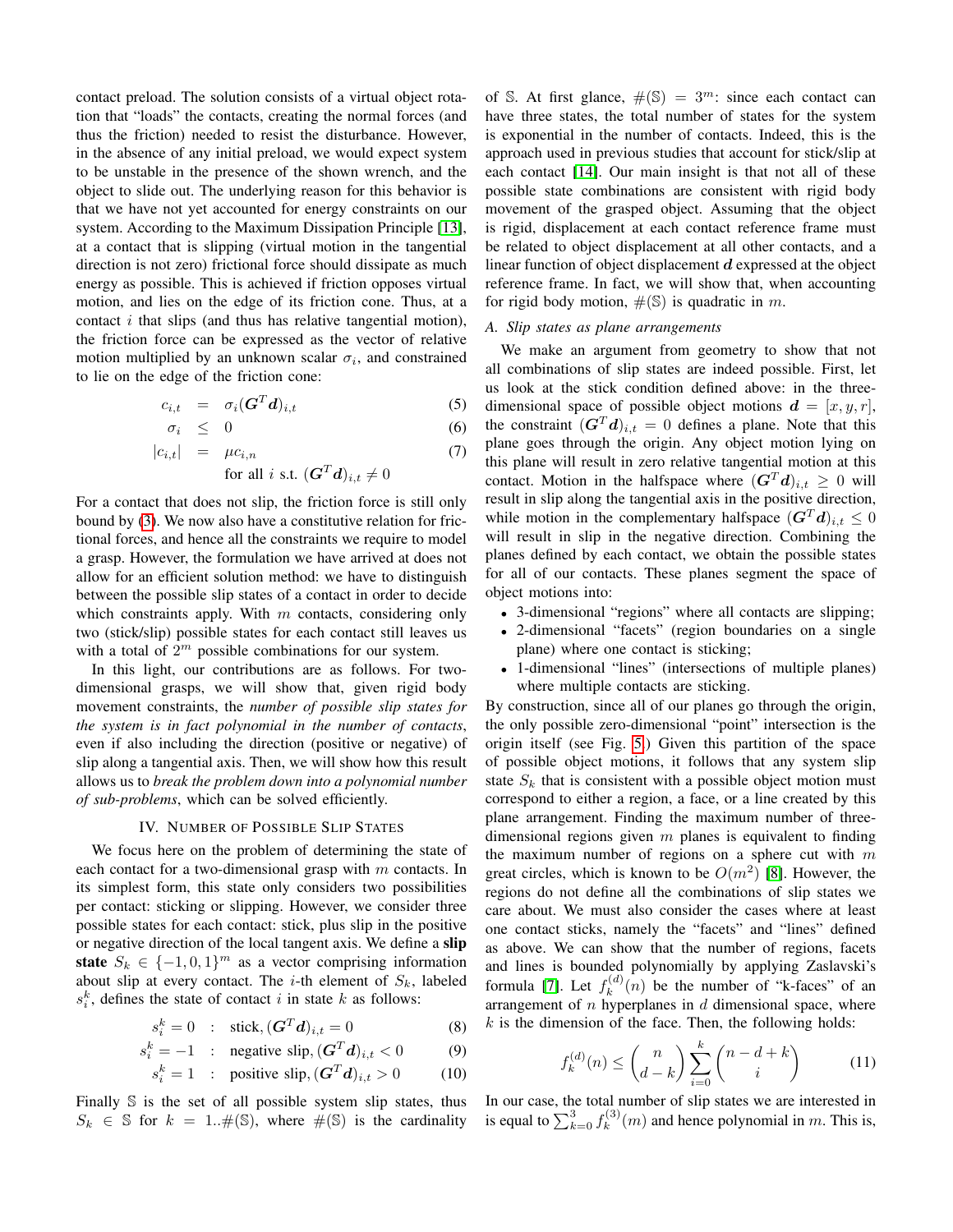

Fig. 5. Arrangement of planes equivalent to contact stick-slip constraints. For the grasp shown on the left, each contact defines a plane in the three-dimensional space of possible object motions  $d = [x, y, r]$ . For example, Contact 1 sticks if the translation component of d along y is counteracted by an equal rotational component r. Similarly, Contact 2 sticks if the  $y$  component of  $d$  is 0, and so on.



Fig. 6. Dual polyhedron for the arrangement of planes. Each region of the arrangement of planes (red dot) corresponds to a vertex of the polyhedron (for clarity, only 7 regions are marked in the left figure). Vertices are connected if the corresponding regions share a facet.

however, an upper bound that will not be attained in our case, as we show next. Let us construct the dual convex polyhedron to our arrangement of planes, which will be instrumental in enumerating all possible slip states. Each region of the plane arrangement corresponds to a vertex of the polyhedron, and each two dimensional boundary (facet) between regions corresponds to an edge (vertices corresponding to neighboring regions are connected, see Fig. [6.](#page-4-1)) We can ensure this polyhedron is convex by selecting, as the representative vertex for each region, a point where the region intersects the unit sphere. We note that the lines of our plane arrangement correspond to faces of the dual polyhedron. The dual polyhedron thus fully describes our possible slip states.

Like any convex polyhedron, the dual we have constructed can be represented by a 3-connected planar graph. From this result, we can bound number of slip states even more closely, than with Zaslavski's formula: Any maximal planar graph with V vertices has at most  $3V - 6$  edges and  $2V - 4$  faces and hence the number of edges and faces of our polyhedron are linearly bounded by the number its vertices. Since we have shown the number of vertices to be  $O(m^2)$ , so are the number of edges and faces. Thus, the number of slip states we must consider is quadratic in the number of contacts.

#### *B. Slip state enumeration*

We can now present a complete procedure for enumerating all possible slip states  $S_k$  of an m-contact system that are consistent with rigid body object motion.

<span id="page-4-2"></span><span id="page-4-1"></span><span id="page-4-0"></span>

**Step 1.** We begin by enumerating all the slip states  $S_k$ corresponding to regions in our plane arrangement. We achieve that using Algorithm [1.](#page-4-2) We note that for any state  $S_k$  obtained by this algorithm, all contacts are slipping, in either the positive or negative direction ( $s_i^k = \pm 1$  for all i, we have not yet considered sticking cases).

Step 2. Now we create the slip states corresponding to facets in the plane arrangements (one sticking contact). As mentioned before, these correspond to edges of the dual polyhedron, so we begin this step by constructing the dual polyhedron. We already have its vertices: each state  $S$  created at the previous step defines a region of the plane arrangement, and thus corresponds to a vertex of the dual polyhedron. Then, for every two states  $S_k$ ,  $S_l$  in S that differ by a single  $s_i$ , we add the edge between them to the dual polyhedron (note that thus our polyhedron is also a partial cube where edges connect any two vertices with Hamming distance equal to 1 [\[5\]](#page-8-13)). Furthermore, we also create an additional state  $S_{kl}$  corresponding to the facet between  $S_k$  and  $S_l$ . This will be identical to both  $S_k$  and  $S_l$ , with the difference that  $s_i = 0$  (the entry corresponding to the plane that this facet is on is set to 0).

Step 3. Finally, we must create the slip states corresponding to lines in our plane arrangement (multiple sticking contacts),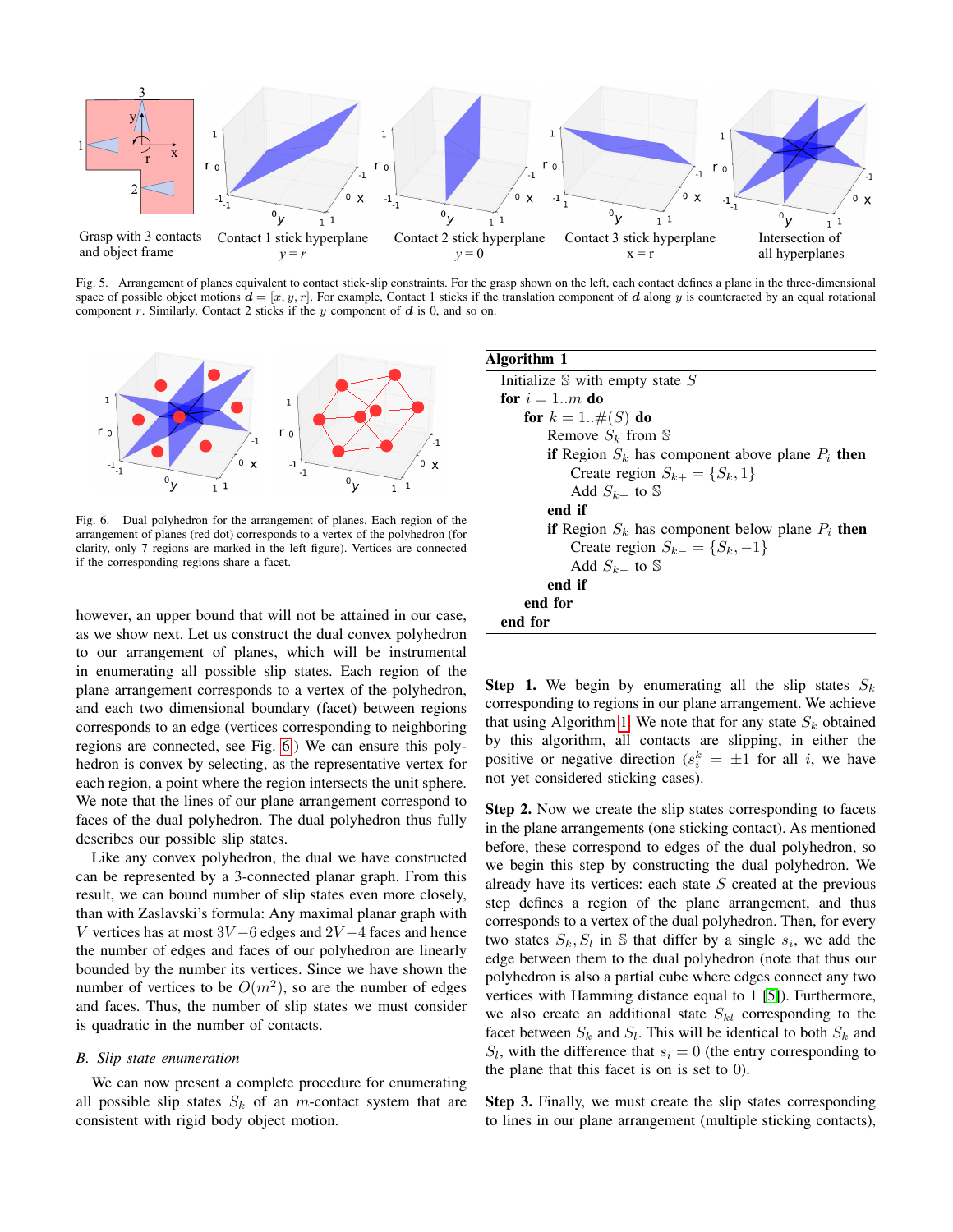## Algorithm 2

<span id="page-5-1"></span>Build S, the set of all possible slip states for  $k = 1..\#(S)$  do Given  $S_k$ , solve system [\(1\)](#page-2-2), [\(2\)](#page-2-7), [\(4\)](#page-2-3), [\(12-14\)](#page-5-0) if solution found then Return: grasp stable end if end for Return: grasp unstable

which correspond to faces of the dual polyhedron. We obtain the faces of our dual polyhedron by computing the Minimum Cycle Basis (MCB) of the undirected graph defined by its edges (computed at the previous step). This gives us  $F - 1$ of the faces of our polyhedron; to see why consider that the number of cycles in the minimum cycle basis is given by  $E - V + 1$  [\[11\]](#page-8-14). Recall the Euler-Poincaré characteristic  $\chi =$  $V - E + F$  relating the number of vertices, edges and faces of a manifold. For a convex polyhedron  $\chi = 2$ , and from this we can derive the number of faces of our dual polyhedron to be equal to  $E - V + 2$ . The last face is obtained as the symmetric sum of all the cycles in the MCB (defined as in [\[11\]](#page-8-14)).

Once we have the cycles corresponding to the faces of the dual polyhedron, we convert them into slip states as follows. For each cycle, starting from the slip state  $S_k$  corresponding to any of the vertices in the cycle, we set  $s_i = 0$  for any plane  $i$  that is traversed by an edge in the cycle. The total number of slip states  $S$  we obtain is thus equal to the number of regions, facets and lines of the plane arrangement, which is the same as the number of vertices, edges and faces of its dual polyhedron. We have already shown that this is polynomial (quadratic) in the number of planes (contacts). We also show that the enumeration algorithm above has polynomial runtime.

We note that Step 1 has two nested loops, with one iterating over planes and the other one over existing states. The number of states at the end of this step is bounded by  $m^2$ , thus the running time of this Step is  $O(m^3)$ . Step 2 must check every state against every other one, with  $O(m^2)$  states, thus its running time is  $O(m^4)$ . Finally, the dominant part of Step 3 is the computation of the MCB. We have used an implementation with  $O(E^3 + VE^2 \log V)$  running time, where V and E are the number of vertices and edges of the dual polyhedron. Since both  $E$  and  $V$  are polynomial in  $m$ , the running time of the MCB algorithm is as well. Thus our complete enumeration method has polynomial runtime in the number of contacts m.

#### V. COMPLETE EQUILIBRIUM DETERMINATION

In this section we use the set of slip states  $S$  previously derived to arrive at a complete algorithm for determining the existence of passive equilibrium for our system.

## *A. Solution for a particular slip state*

We recall that a slip state  $S_k = \{s_i\}, i \in \{1..m\}$ , where  $s_i^k = \{-1, 0, 1\}$ . For each contact i,  $s_i^k = -1$  means that the contact is slipping in the negative direction,  $s_i^k = 1$  means

slip in the positive direction, and finally  $s_i^k = 0$  means the contact is sticking. Critically, the fact that  $S_k$  comprises not just stick/slip information, but also the direction of slip, turns friction into a simple linear dependency on object motion. The complete friction constraints are:

<span id="page-5-0"></span>
$$
c_{i,t} = \mu c_{i,n} \qquad \text{for all } i \text{ s.t. } s_i^k = -1 \qquad (12)
$$

$$
c_{i,t} = -\mu c_{i,n} \qquad \text{for all } i \text{ s.t. } s_i^k = 1 \qquad (13)
$$

$$
\mu c_{i,n} \le c_{i,t} \le \mu c_{i,n} \qquad \text{for all } i \text{ s.t. } s_i^k = 0 \qquad (14)
$$

Intuitively, these correspond to the following three states:

- 1) The contact slips in the negative tangential direction. Friction opposes the relative motion s.t.  $c_{i,t} = \mu c_{i,n}$ .
- 2) The contact slips in the positive tangential direction. Friction opposes the relative motion s.t.  $c_{i,t} = -\mu c_{i,n}$ .
- 3) The contact sticks (it exhibits no relative motion in the tangential direction). The friction force lies in the interior of the friction cone s.t.  $-\mu c_{j,n} \le c_{j,t} \le \mu c_{jn}$ .

Thus, for any given slip state  $S_k$ , the system given by Eqs.  $(1)$ ,  $(2)$ ,  $(4)$  and  $(12-14)$  is easy to solve. In fact, we notice that we have a total of  $3 + 2m$  unknowns (vectors d and c). From equilibrium in eq. [\(1\)](#page-2-2), the normal force constitutive relations in eq. [\(4\)](#page-2-3) and the above eq. [\(12&13\)](#page-5-0) we have  $3+m+(m-l)$ constraints, where  $l$  is the number of slipping contacts. We can use the condition that the remaining  $m - l$  stationary contacts do not exhibit any relative motion in the tangential direction to formulate  $m - l$  additional constraints, leading to a total of  $3 + 2m$  constraints matching the number of unknowns. For a given  $S_k$  we can thus trivially find a solution to the linear system of equations given by Eqs.  $(1)$ , $(4)$  and  $(12\&13)$ . We then check if the solution also meets Eqs. [\(14\)](#page-5-0) (friction cone at sticking contacts) and [\(2\)](#page-2-7) (normal force non-negativity). If the matrix corresponding to Eqs.  $(1),(4)$  $(1),(4)$  $(1),(4)$  and  $(12\&13)$  is singular this operation is replaced by a simple linear program, which looks for a solution in the nullspace satisfying also equations [\(14\)](#page-5-0),[\(2\)](#page-2-7). Only if the solution we obtain satisfies all constraints do we deem the grasp to be stable for slip state  $S_k$ .

#### *B. Complete equilibrium algorithm*

We can now formalize our complete algorithm using the components outlined so far (Algorithm [2\)](#page-5-1). We first build the total set of possible slip states S. Then, for every  $S_k \in \mathbb{S}$ , we check for a solution to the system described above. If one exists, we deem the grasp stable. If, after enumerating all possible  $S_k$ , we do not find one that admits a solution, we deem the grasp unstable. We make two important observations regarding Algorithm [2.](#page-5-1) First, its running time is polynomial in the number  $m$  of contacts. This follows trivially from the results obtained so far. We know that  $\#(\mathbb{S})$  is polynomial in  $m$ , as is the process for building it. For each  $S_k$ , we then solve at most a linear program with  $2m + 3$  unknowns, which also has a polynomial runtime, which completes this result.

Second, Algorithm [2](#page-5-1) guarantees that, if no solution is found, none exists that satisfies the constraints of our system. S provably contains all the slip states consistent with rigid body movement; for each of these, equilibrium conditions form a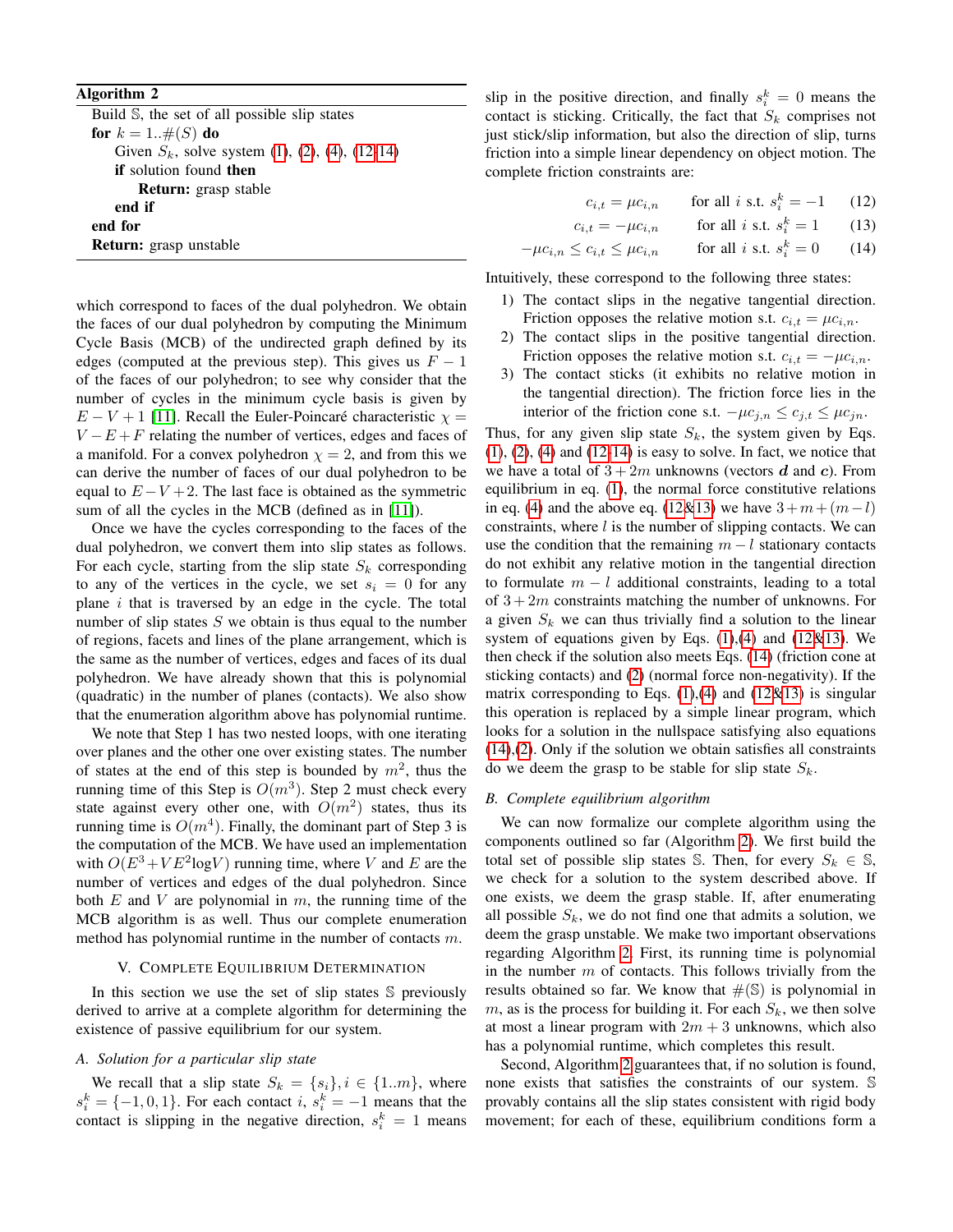linear program for which we can provably find all solutions (if they exist). So, under the assumed formulation (virtual springs used to determine passive reaction, and frictional constraints including the maximum dissipation principle), if a solution exists to the equilibrium problem, we must find it.

## VI. RESULTS

In this section we will demonstrate that our framework - in contrast to previous approaches to this problem - predicts the correct force distributions and makes an accurate prediction on grasp stability. We will utilize the grasp examples introduced in Figs. [1,](#page-0-0) [3](#page-2-4) & [4,](#page-2-6) because the correct force distribution and stability of the grasp is easily understood intuitively.

Let us first consider the problem first described in the Introduction: can we discriminate which applied wrenches will be balanced purely passively, and where an active preload of the grasp is required? Recall that there exist contact forces in the interior of the friction cones that balance both wrenches shown in Fig. [1.](#page-0-0) Perhaps the most commonly used approach to grasp stability analysis is the Grasp Wrench Space method [\[6\]](#page-8-4). Indeed, when we consider the slice through the GWS visualized in Fig. [7\(a\)](#page-7-0) we can see that there exist contact forces that balance arbitrary forces in the plane. However, we argue that while  $w_2$  will always be reacted passively, no matter the preload, in order to react  $w_1$  we require the grasp to have been sufficiently preloaded. The GWS method correctly indicates the existence of equilibrium contact forces but does not predict if they may arise, and hence does not capture the necessity of a preload.

Now let us apply our framework to this problem: Using our algorithm, we can test the resistance of this grasp to forces in the plane. We do this by discretizing the direction of application of force to the object and finding the maximum resistible force in each direction using a binary search. Figs.  $7(b)$  &  $7(c)$  shows the region of resistible wrenches for a grasp without and with a preload respectively. As our algorithm takes into account passive effects it correctly predicts that, in both cases, forces with non-positive component in the y-axis and arbitrary magnitude can be withstood. Indeed, for any applied wrench  $\mathbf{w} = (0, w_y, 0), w_y \leq 0$  our framework predicts contact forces  $(0, 0)$  at contacts 1 and 3, and contact force  $(-w_y, 0)$  at contact 2 (see Table [I\)](#page-6-0). Furthermore, it captures the necessity of a preload in order to resist forces with positive component in the y-direction: For  $w_y > 0$  our algorithm finds no solution, and hence the grasp must be unstable to this disturbance, unless an appropriate preload is applied.

We have already shown the main deficiency of compliance based approaches such as in [\[1\]](#page-8-5)[\[2\]](#page-8-6)[\[3\]](#page-8-7)[\[14\]](#page-8-9) (recall Fig. [3\)](#page-2-4), which are commonly used to predict contact forces that arise in grasps due to disturbances. We can now use this grasp (Fig. [1\)](#page-0-0) and our algorithm to show that the improvements to a linear compliance suggested by Prattichizzo et al. [\[14\]](#page-8-9) lead to overly conservative stability estimates. Their approach allows each contact to be in one of three states: sticking, slipping or detached. A slipping contact may not apply any frictional forces, while a detached contact may not apply any force at

| w            |          | Stable |             | Ť2     | JЗ       | d          |
|--------------|----------|--------|-------------|--------|----------|------------|
| (0, 0, 0)    | 0        | Yes    | (0, 0)      | (0, 0) | (0, 0)   | (0, 0, 0)  |
| (0,0,0)      |          | Yes    | $(1, -0.5)$ | (1,0)  | (1, 0.5) | (0,0,0)    |
| $(0,-1,0)$   | $\Omega$ | Yes    | (0, 0)      | (1,0)  | (0, 0)   | $(0,-1,0)$ |
| $(0, -2, 0)$ | $\theta$ | Yes    | (0, 0)      | (2,0)  | (0, 0)   | $(0,-2,0)$ |
| (0, 1, 0)    | $\theta$ | No     |             |        |          |            |
| (0, 1, 0)    |          | Yes    | $(1, -0.5)$ | (0, 0) | (1, 0.5) | (0, 1, 0)  |
| (0, 1.1, 0)  |          | No     |             |        |          |            |

<span id="page-6-1"></span><span id="page-6-0"></span>TABLE I

CONTACT FORCES  $f_i = (f_{n,i}, f_{t,i})$  and virtual object motion  $\mathbf{d} = (x, y, r)$  for the grasp in Fig. [1](#page-0-0) and a range of applied WRENCHES  $\mathbf{w} = (w_x, w_y, w_z)$ . The preload P is such that the NORMAL FORCE AT EACH CONTACT IS EQUAL TO EITHER 0 OR 1 BEFORE ANY WRENCH IS APPLIED. THE OBJECT MOTION AND APPLIED WRENCHES ARE EXPRESSED IN THE COORDINATE FRAME SHOWN IN FIG. [1](#page-0-0) AND CONTACT FORCES ARE EXPRESSED IN FRAMES AS SHOWN IN FIG. [2.](#page-2-0)

| m                                      |    |    |      |    | 6. |             |      |      |
|----------------------------------------|----|----|------|----|----|-------------|------|------|
| $\overline{\mathcal{H}(\mathbb{S})}$   | 10 | 26 | - 50 | 82 |    | 122 170 226 |      | 290  |
| $time(s)$ 0.006 0.02 0.09 0.42 1.5 4.8 |    |    |      |    |    |             | 13.8 | 35.7 |
| <b>TABLE II</b>                        |    |    |      |    |    |             |      |      |

NUMBER OF SLIP STATES  $\#(\mathbb{S})$  and computation time for grasps WITH  $m$  RANDOMLY GENERATED CONTACTS.

all. If we try every possible combination of states and modify the compliance of the grasp accordingly, this alleviates some of the problems of the purely linear compliance approach: If we consider contacts  $1 \& 3$  to be slipping, our grasp in Fig. [1](#page-0-0) may now withstand arbitrary forces, where  $w_y \leq 0$ .

This approach, however, does not allow us to arrive at the correct result in cases where  $w_y \geq 0$ . Consider the preloaded grasp before the application of an external wrench (Table [I.](#page-6-0)) The contact forces on both contacts  $1 \& 3$  lie on the friction cone edge in order to balance the preload applied by contact 2. If we now apply an external wrench  $w = (0, 1, 0)$ , there exists no combination of sticking, slipping and detached contacts (and corresponding modifications of the linear compliance) that results in legal contact forces. Our algorithm, however, predicts a stable grasp (Table [I\)](#page-6-0), showing how important friction is for grasp stability and why a correct treatment of friction is fundamental to stability analysis. Furthermore, we have arrived at this result in polynomial time — we did not have to consider exponentially many slip states, as in [\[14\]](#page-8-9).

Let us now look at the grasp in Fig. [4,](#page-2-6) with which we investigated the deficiency of solely constraining the friction forces to lie within the friction cones. These constraints would allow a solver to rotate the object; the normal forces built up this way allow for arbitrary friction forces and reaction of arbitrary wrenches. In contrast, our framework restricts the friction force as is physically correct, and negates equilibrium for any wrench  $\mathbf{w} = (0, w_y, 0)$  if there is no preload (see Table [III\)](#page-7-3). Hence our algorithm correctly predicts that the contact forces required to balance this wrench will not arise passively.

Let us now apply a preload to the contacts such that the normal force at each contact is 1 (previous to the application of an external wrench). If we now apply  $(0, w_y, 0)$  our algorithm predicts stability for  $||w_y|| \le 4\mu$  only, where  $\mu$  is the friction coefficient of the contacts (we have chosen  $\mu = 0.5$ ). Table [III](#page-7-3)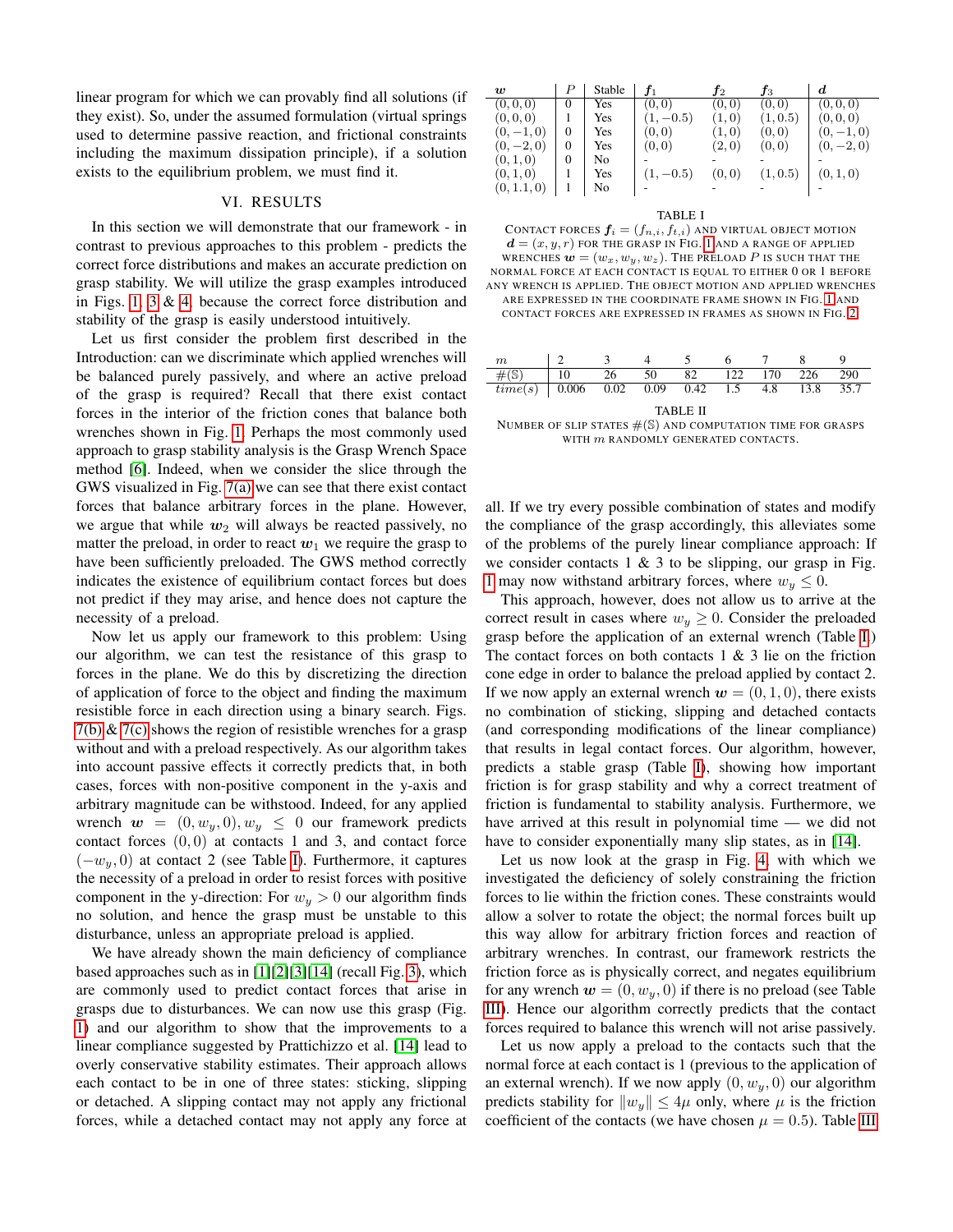<span id="page-7-0"></span>

(a) Slice through the three dimensional GWS for (b) Resistible forces with no preload (our algo-(c) Resistible forces with a preload such that the zero applied torque rithm) normal force at each conctact is 1 (our algorithm)

Fig. 7. Grasp stability representations for the grasp in Fig. [1.](#page-0-0) The GWS representation (a) shows the space of applied wrenches the grasp can resist with contact forces that satisfy only friction constraints (shaded). We are using the L1 norm GWS, meaning the normal component of a contact force is at most equal to 1. Our algorithm (b)(c) captures passive resistance up to arbitrary reaction forces, as long as they arise passively in response to the disturbance. The space of resistible wrenches produced by our algorithm is thus bounded only on the upper edge of the space, as indicated by the line border. A boundary without this line indicates arbitrary resistance in the corresponding directions.

<span id="page-7-1"></span>

| w            | $\boldsymbol{P}$ | Stable         | $f_1$            | $J_{2}$          | $f_3$            | $\boldsymbol{f_4}$ | d                    |
|--------------|------------------|----------------|------------------|------------------|------------------|--------------------|----------------------|
| (0,0,0)      | $\overline{0}$   | Yes            | (0, 0)           | (0, 0)           | (0, 0)           | (0, 0)             | (0, 0, 0)            |
| (0, 0, 0)    |                  | Yes            | (1,0)            | (1,0)            | (1,0)            | (1,0)              | (0, 0, 0)            |
| (0, 2, 0)    | $\Omega$         | N <sub>0</sub> |                  |                  |                  |                    |                      |
| $(0,-2,0)$   | $\Omega$         | N <sub>0</sub> |                  |                  |                  |                    |                      |
| (0, 2, 0)    |                  | Yes            | $(1, -0.5)$      | $(1, -0.5)$      | (1, 0.5)         | (1, 0.5)           | (0, 0, 0)            |
| $(0,-2,0)$   |                  | Yes            | (1, 0.5)         | (1, 0.5)         | $(1, -0.5)$      | $(1, -0.5)$        | (0,0,0)              |
| (0, 0, 3)    | $\overline{0}$   | Yes            | (1, 0.5)         | (0,0)            | (1, 0.5)         | (0,0)              | $(0,-1,1)$           |
| $(0,0,-3)$   | $\Omega$         | Yes            | (0, 0)           | $(1, -0.5)$      | (0,0)            | $(1, -0.5)$        | $(0, 1, -1)$         |
| (0,0,3)      |                  | Yes            | (1.25, 0.625)    | (0.75, 0.375)    | (1.25, 0.625)    | (0.75, 0.375)      | $(0, -0.25, 0.25)$   |
| $(0, 0, -3)$ |                  | Yes            | $(0.75, -0.375)$ | $(1.25, -0.625)$ | $(0.75, -0.375)$ | $(1.25, -0.625)$   | $(0, 0.0.25, -0.25)$ |

<span id="page-7-3"></span><span id="page-7-2"></span>TABLE III

CONTACT FORCES  $f_i = (f_{n,i}, f_{t,i})$  and virtual object motion  $\boldsymbol{d} = (x, y, r)$  for the Grasp in Fig. [4](#page-2-6) and a range of applied wrenches  $\bm{w}=(w_x,w_y,w_z)$  and preloads P. The object motion and applied wrenches are expressed in the coordinate frame shown in Fig. [4](#page-2-6) AND CONTACT FORCES ARE EXPRESSED IN FRAMES AS SHOWN IN FIG. [2.](#page-2-0)

contains a summary of contact forces and virtual object motion for a range of different applied wrenches and preloads.

From a computational effort perspective, a summary of the performance of our algorithm for enumeration of slip states can be found in Table [II.](#page-6-1) All computation was performed on a commodity computer with a 2.80GHz Inter Core i7 processor.

## VII. CONCLUSIONS

We have discussed the various pitfalls of physically accurate force distribution and grasp stability analysis that also provides strong guarantees. In order to solve this problem we considered contact slip states (where each contact is labeled as sticking or slipping, and the direction of slip is also determined) that are consistent with rigid body motion. The number of possible combinations of such states was shown to be quadratic in the number of contacts. Furthermore, we described a polynomial runtime algorithm to enumerate those slip states. We then showed the problem of force distribution for a two dimensional grasp to be efficiently solvable given the slip states of its contacts. Thus we broke the force distribution problem into a number of sub-problems, which we can efficiently solve. Recalling the above result that the number of these problems to be solved is quadratic in the number of contacts, we used this insight to develop an algorithm to investigate the distinction

between active and passive reactions in grasping. This is a powerful tool for stability analysis, which in previous work required either approximation or the loss of global guarantees with respect to stability - our approach requires neither.

It is important to note that the problem of force distribution in general 3-dimensional space is much harder. Due to the nonconvexity of the friction constraint derived from the maximum dissipation principle one cannot efficiently solve the problem *even with prior knowledge of which contacts slip and which do not*. While in two dimensions, two tangential axes will positively span the space of relative tangential motion (and there are hence 3 slip states per contact), in three dimensions there are infinitely many directions a contact can slip in. The enumeration of slip states in 3D grasping is nonetheless highly interesting and future work will focus on generalizing the algorithm presented in this paper to higher dimensions. Defining a high number of hyperplanes per contact could be a powerful tool in developing efficient algorithms that compute approximate solutions to the 3-dimensional grasping problem. In addition, we believe that our method of accounting for slip patterns through the geometry of hyperplane arrangements may be useful in improving the performance of quality metrics such as PCR and PGR, but also elsewhere in robotics.